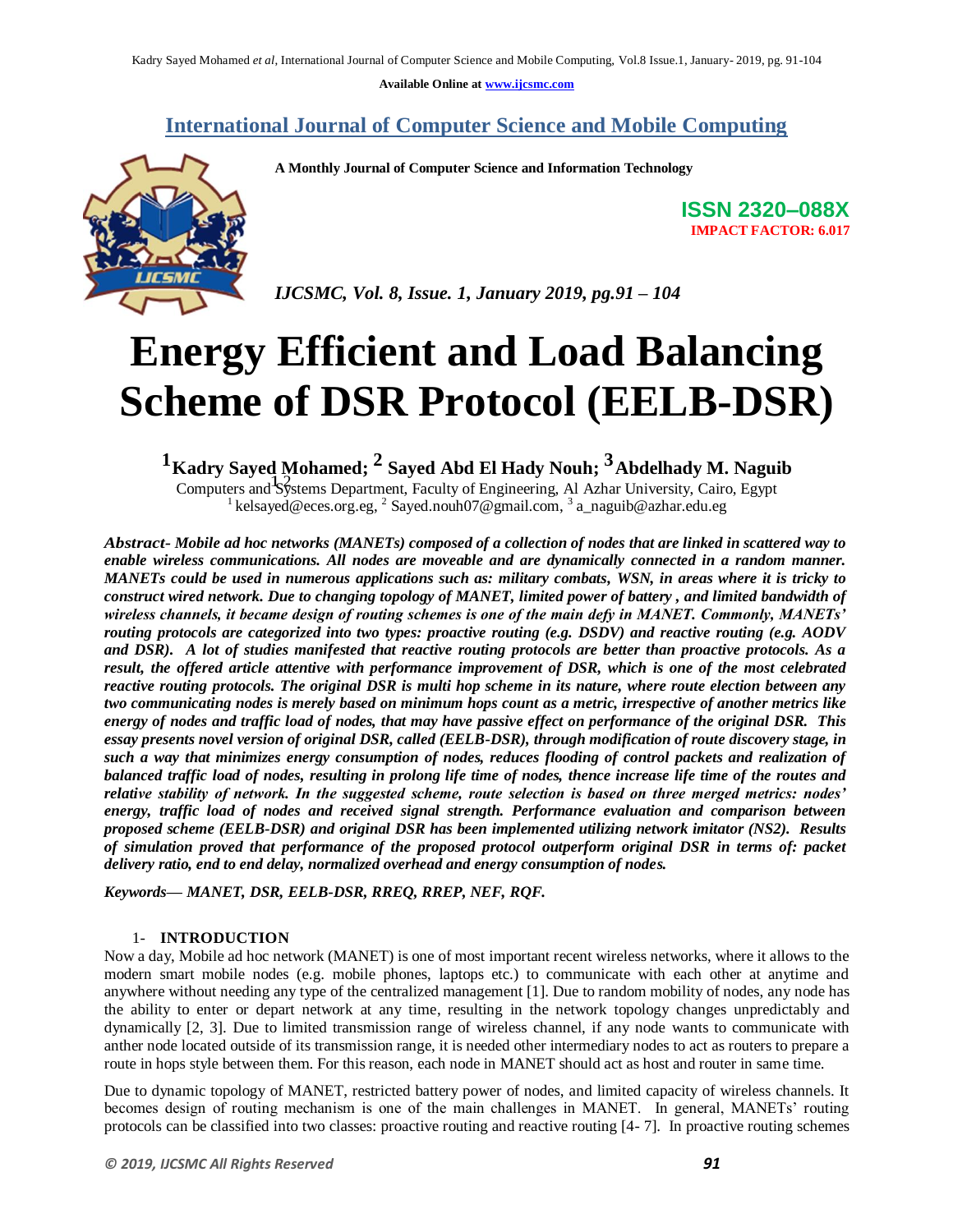(e.g. DSDV and OLSR), directing information are exchanged among nodes at steady intervals and paths are computed constantly among nodes, regardless paths are required or not. And this leads to many consumed network resources (e.g. energy and bandwidth). On contrary, in reactive routing schemes (e.g. **AODV and DSR),** in lieu of exchanging routing information among nodes at consistent periods, the route is created merely when it is required (i.e. on demand). Hence, reactive routing schemes eschew the cost of routes upkeep which being not in use and also never launch tremendous control packets. Therefore, performance of reactive routing tactics outperform proactive routing methods.

Dynamic Source Routing protocol (DSR) is a valuable reactive routing schema for routing intent [7, 8], it is distributed routing mechanism. Where created routes among nodes take form of multi- hop. DSR is composed of two main stages: route discovery stage and route maintenance stage. For route unearthing, merely two control packets are utilized, called, Route Request (RREQ) packet and Route Reply (RREP) packet. For route creation between any two nodes, RREQ is broadcasted by source node. On receiving RREQ at destination node, it replies by sending RREP to source node to confirm route creation. While, in case of route maintenance, Route Error (RERR) packet is used, to inform source node that current used route during data transmission has been failed.

Although DSR has some advantages like: the route is established merely when it is needed, the nodes use route cache information efficiently to minimize the collision and control packets and route selection is based on minimum hop count. But during route discovery phase, DSR does not take into consideration nodes' energy, nodes' traffic load, and signal strength of exchanged packets. Whereas, all of these factors have a passive effect on performance of the standard DSR. Therefore, this article aims to improve performance of DSR through modification of route discovery mechanism, where the route selection is based on three merged metrics: nodes' energy, nodes' traffic load and signal strength of exchanged packets.

The rest of the paper is organized as follows: Section 2 presents the related works of routing techniques. While brief description of original DSR routing protocol is stated in Section 3. The proposed protocol is presented in Section 4. Simulation environment and parameters have been indicated in Section 5. In Section 6, simulation results and discussion have been presented. Finally, Section 7 concludes the article.

#### 2- **RELATED WORK**

M. Sharifdeen and Dhavamaniprakash [9] suggested novel version of DSR, called EEDSR. Where, the route discovery scheme has been modified with aim to minimize energy consumption of nodes, thence prolong life time of network. In the suggested schema, selected route consists of minimum number of intermediate nodes having relatively high energy, resulting in more stabilized route for long time and hence decrease repetitions of route discovery mechanism. Simulation results proved that, in small size network, performance of both DSR and EEDSR is nearly identical with respect to energy consumption and throughput. While in moderate and large size network, EEDSR outperform of DSR from point of view of energy consumption and throughput.

Deepti D. and Rajendra S. K. [10] presented modified DSR algorithm, where path selection is based on node energy consumption as metric, for transmitting and receiving single packet instead of minimum hop counts. The article concluded that, performance of proposed algorithm is better than original DSR in terms of improving energy efficiency of nodes. Also the proposed mechanism reduces routing overhead by shun multipath propagation of RREP packets in standard DSR.

Uma R. Bhatt, N. Nema et al [11] introduced new schema, called DSRI, to reduce the flooding of RREQ packets, which cause to rebate energy consumption and network congestion. In suggested algorithm, route has been chosen based on three metrics: node's speed, remaining energy and strength of receipted signal. These metrics have been chosen to avoid nodes that having low remaining energy, high mobility and low reception signal strength from participating in route creation, resulting in minimization of RREQ packets flooding, minus network congestion, minimum delay time and efficient bandwidth utilization. Results of simulation proved performance of DSRI outperform the original DSR from point of view of throughput, nodes' remaining energy and delay time.

In [12] the authors present a review and categorize the suggested energy conscious routing schemas of MANETs, which minifies either active wasted energy required to transmit and receipt packets or inactive energy consumed when the mobile node stays in idle mode but hears to the channel for any potential communication demands from another nodes.

Shweta S. and Gopal S. [13] proposed new version of DSR, where route maintenance mechanism has been modified to prolong active route life time. The basic idea beyond modification, is to account in advance the time at which active route is about to expire. This will assist to disclose new route before the old route become expired, resulting in saving more time of communication process.

Saurabh A. [14] presents an ideal energy conscious DSR algorithm, called EPAR-DSR, with the aim of prolong network life time, through decreasing nodes' energy consumption. In addition, suggested approach leads to balanced distribution of traffic load among nodes, and precludes from partition of network into small zones.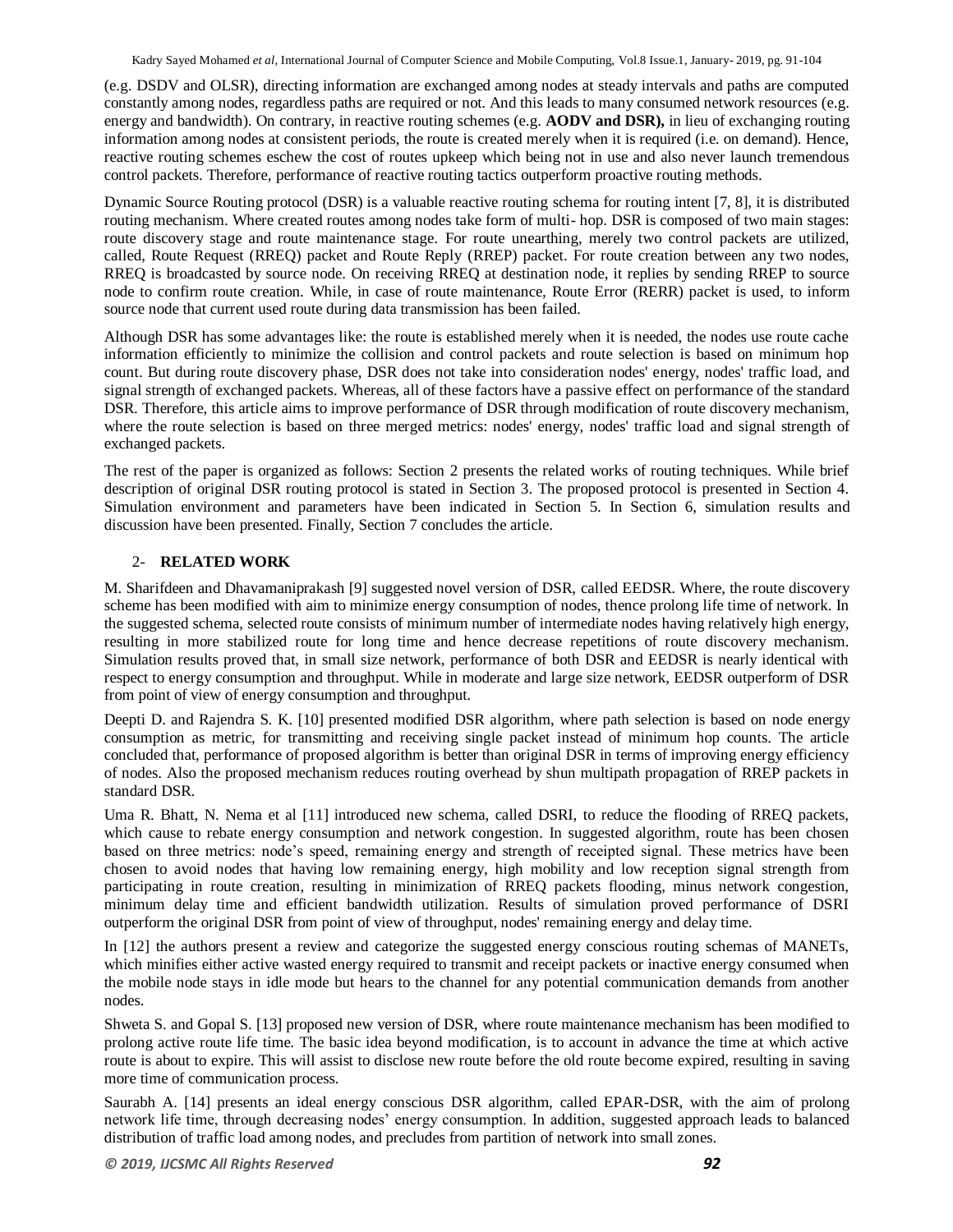Krishna D. S. [15] introduced modified version of original DSR, called LS-MDSR. It is an energy- efficient routing algorithm and balanced traffic load sharing, where there is no route becomes heavily loaded or remains idle.

Roy Leung, Jilei Liu, et al [16] present an enhanced version of DSR, named multipath DSR (MP-DSR), with the aim for improving quality of service from point of view of routes reliability among communicating nodes with a minimum routing overhead.

Jijesh J. J and Shivashankar [17] projected a modified version of DSR, with goal of reducing energy consumption of nodes and to make routes more stable. Performance assessment and comparative analysis have been performed among the modified DSR, DADV and AODV, where simulation results indicated that proposed modified DSR outperform the aforementioned routing protocols with respect to: consumed energy, maximum throughput and delay time.

P. Parthiban, et al [18] introduced modified route discovery schema of DSR to magnify network life time, where route selection based on nodes' remaining energy and minimal hops count.

#### 3- **DYNAMIC SOURCE ROUTING (DSR)**

DSR is entirely a reactive routing protocol. It is source routing scheme, that is mean the exchanged data packets among node contain an tidy list of all addresses of intermediary nodes through which packets should be routed to destination node [5]. In DSR, all nodes enclose a medium storage, called routing cache, to maintain acquired route for any target node in network. DSR schema includes two fundamental phases which are: route discovery and route maintenance. During route discovery phase, only two control packets are used, named route request (RREQ) and route reply (RREP), for path discovery between any two nodes. While, in route maintenance phase merely one control packet, called Route Error (REER) packet, is used.

When a source node intends to connect with destination node**,** it searches its routing cache to get a route. If no route is found, route discovery mechanism is initiated by broadcasting a RREQ to its neighboring nodes [19]. On receipt RREQ, in case of an intermediary node has a valid path to destination node, it forwards RREP packet containing this route in its header, through reverse path of RREQ packet, to source node [20-22]. Otherwise, it adds its address in route record field of RREQ header and rebroadcasts RREQ packet to neighboring nodes. This process is repeated till RREQ packet arrive to destination node. Because of rebroadcasting transmissions, RREQ itself may be arrive to destination node, through various paths. On receipt 1<sup>st</sup> RREQ packet, destination node replies by sending RREP packet, through reverse path of this RREQ, to source node as illustrated in figure1[23-25]. Whereas, the route selection in DSR depends on minimum hop counts [26, 27], so, the identical RREQ packets that later arrive at destination node will be dropped.

In route maintenance phase, each intermediate node along the selected route must ensure that each transmitted data packet have been received successfully by its successor downstream node. On detecting link breakage at any intermediary node, it forwards route error (RERR) packet to source node through the predecessor nodes. On receipt RERR packet, source node begins route discovery mechanism to setup new route.



Figure 1 Route Discovery Mechanism of DSR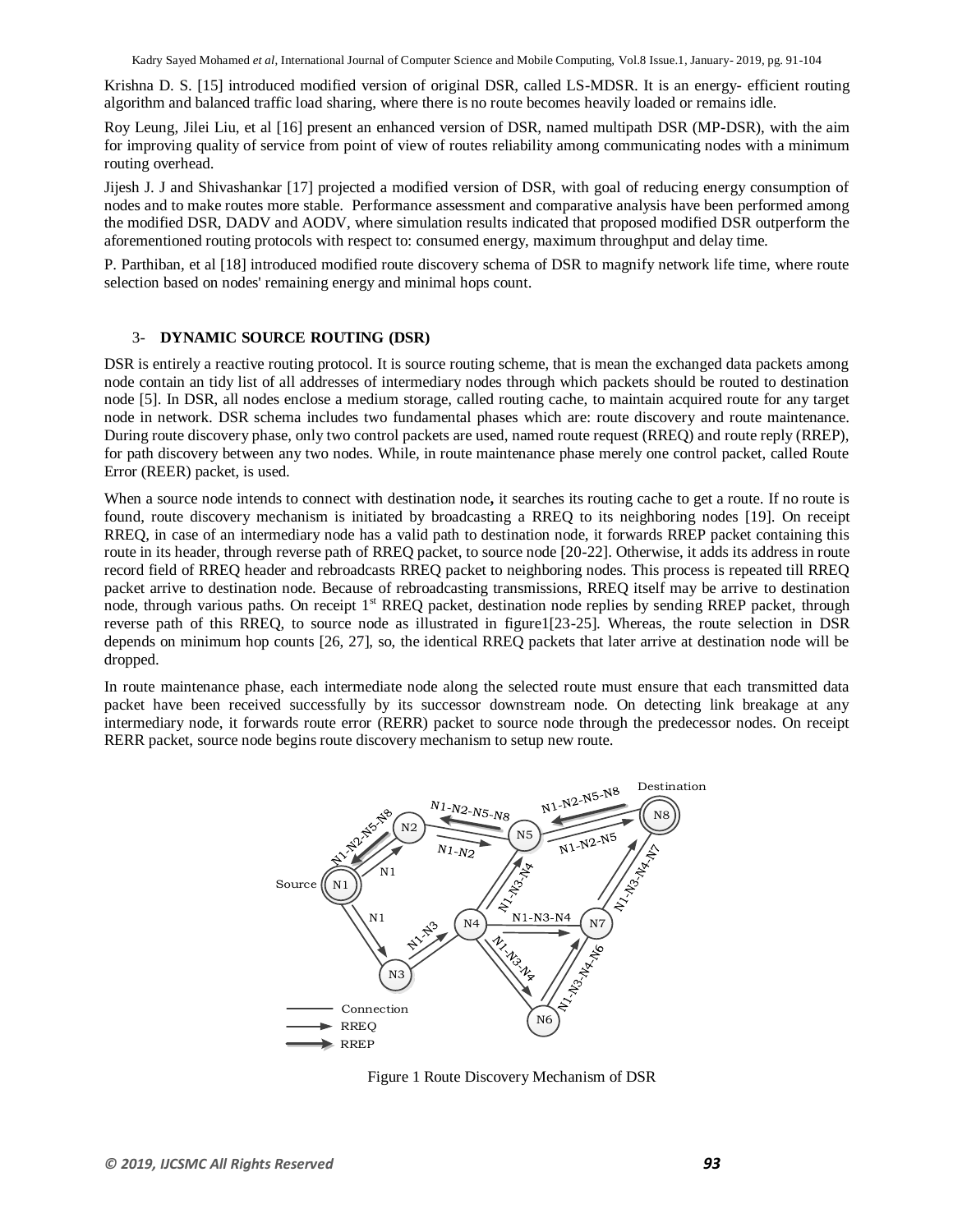#### 4- **PROPOSED EELB-DSR**

Although DSR is momentous protocol in MANET, it has many shortcomings like:

- DSR is not energy efficient routing, as nodes have a limited- power battery, so routing protocols in MANET must be energy efficient. Therefore, modification of DSR is required to be energy efficient.
- Route selection using DSR, among communicating nodes, is not energy efficient. Due to DSR chooses the path based on minimum hop count, which may result in poor route selection.
- DSR is unaware scheme with respect to traffic load of the nodes during route creation, which might leading to more routes congestion. Thence, resulting in more data packets loss and longer delay time.

The major aim of proposed EELB-DSR is to remedy the above mentioned shortcomings, by making DSR aware to nodes' energy and their traffic load during route discovery phase. Resulting in reducing power consumption of nodes, reducing flooding of control packets and realization of balanced traffic load among nodes, hence prolong life time for the selected route as well as increase network life time and relative stability of network. For implementing the suggested EELB-DSR, the following three models are taken into consideration to calculate node's energy factor, node's traffic load factor and signal strength of received RREQ packets for route discovery operation.

#### **Energy Model**

Whereas, an energy efficient routing protocol is the main trouble in MANETs. Therefore, the energy factor of nodes has very momentous effect in improvement of route life time and network life time. Node's energy factor  $(E_f)$  is calculated according to the following equations:

$$
E_f = \frac{E_r}{E_i} \tag{1}
$$

$$
E_r = E_c - (E_{tx} + E_{rx})
$$
\n(2)

Where

Er : Node's residual energy

Ei : Initial energy of node

Ec : Current energy of node

 $E_{tx}$ ,  $E_{rx}$ : Consumed energy for each transmitted and received packet respectively.

#### **Traffic Load Model**

Whereas, the route selection of DSR is multi-hops in its nature. Therefore, the set of intermediate nodes along the selected route should has low traffic load. This is because, heavily loaded nodes resulting in more waiting of packets in transmission buffer and hence increase delay time. Also, heavy loaded nodes lead to network congestion. It easy to compute Traffic Load factor  $(T_{\text{Lf}})$  of node according to the following equation:

$$
TL_f = \frac{L}{Q}
$$
 (3)

Where

L: Current packets' count in transmitted queue.

Q: Maximum size of transmitted queue.

Energy factor and traffic load factor can be combined into one metric called Node Efficiency Factor (NEF) using the following equation:

$$
NEF = \frac{E_f}{TL_f}
$$
 (4)

#### **Received Signal Strength Model**

Suppose that two homogeneous nodes (A, B) are separated by known distance d, each of them has constant transmission power ( $P_t$ ) and threshold power of received signal ( $P_{thr}$ ), to detect signal by the receiving circuit. When node A transmits signal to node B. According to two- ray ground reflection paradigm [28], node B can calculate power of received signal  $(P_r)$  using the following equation:

$$
P_{r}(d) = \frac{P_{t} G_{t} G_{r} h_{t}^{2} h_{r}^{2}}{d^{4}}
$$
\n(5)

*© 2019, IJCSMC All Rights Reserved 94*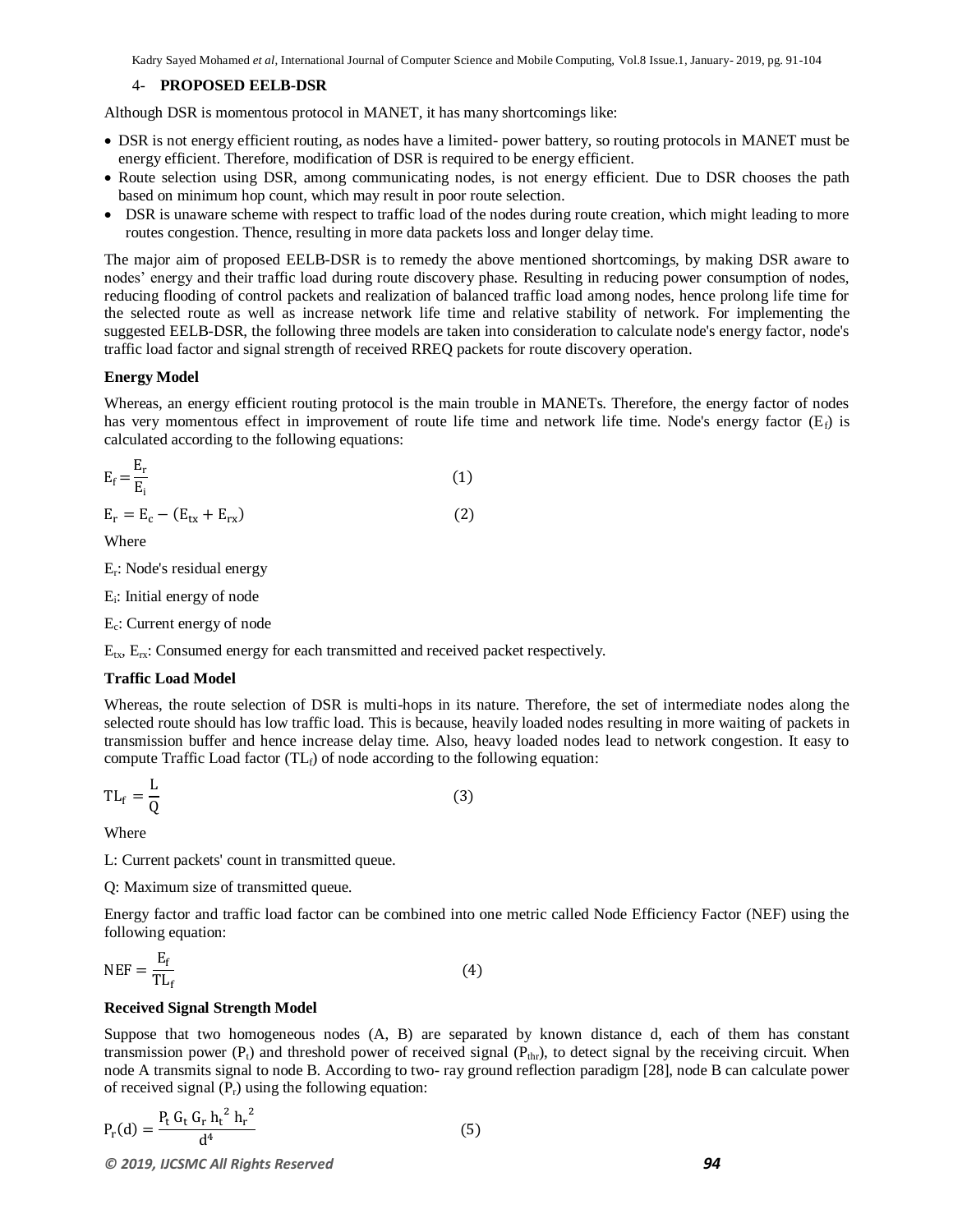$$
PRF = \frac{P_r}{P_{thr}} \qquad \geq 1 \tag{6}
$$

Where, PRF is the reception power factor.

The above three models could be merged by using the following equation:

$$
\mu = \text{NEF/PRF} \tag{7}
$$

Where  $\mu$  is called the link efficiency factor.

It is worthwhile to pay our attention that, to get route consists of intermediate nodes of high energy and low traffic load, with relatively minimum hops count. Link efficiency factor  $\mu$  should be high, that is mean NEF must be high and PRF small. Therefore, by taking  $\mu$  as a metric for route selection during route discovery operation, the resulted new version (EEBL-DSR) is being able to create a path, between any two communicated nodes, that has relatively long- life time and minimum delay time. In addition, realization of minimizing power consumption of nodes resulting in prolong network's life time.

#### 4.1 Operation of proposed EEBL-DSR Scheme

The suggested schema of DSR is merely concerned with modification of route discovery mechanism, while the route maintenance is the same as that of original DSR. To meet our requirements, humble modification has been made for the format of both RREQ and RREP packet. Where, two fields have been added to RREQ packet; first field uses for broadcasting current coordinates (x, y) of node and second field to record Route Request Factor (RQF). While, only one field has been added to RREP packet, named Route Efficiency Factor (REF). Also it is assumed that all nodes are homogeneous and equipped with GPS device to obtain their (x, y) coordinates.

#### 4.1.1 EELB-DSR Route Discovery Process

The proposed route discovery scheme aims to choice routes contain nodes which have high energy and lightly load of packets. Resulting in minimization of flooding of RREQ packets, reduction of power consumption of nodes. Thence, getting robust routes with high stability, which lead to prolong network life time.

When source node wishes to communicate to destination node, it searches its routing cache to get a route. If no route is found, it initiates route discovery operation through broadcasting RREQ packet, containing source node coordinates  $(x, y)$  and field of route request factor  $(RQF)=0$ , to neighboring nodes. On receipt the first RREQ packet, each intermediary node obeys the following rules:

- If intermediary node has a valid route to destination node, it sends RREP packet, containing the full route into route record field, through reverse path of received RREQ packet, to source node. Otherwise,
- The intermediate node computes power factor of received signal (PRF) of RREQ packet, using equations 5 and 6. In case of PRF< 1, intermediate node drops RREQ packet. Else, it calculates Link Efficiency Factor  $(\mu)$ , using equations 1, 3, 4, 6 and 7. Then prepares RREQ packet by updating position field with its coordinates  $(x, y)$  and adding its  $\mu$  in the RQF field. Thence, rebroadcasting RREQ packet after waiting time  $\delta = 1/\mu$ . Rebroadcasting process is repeated until RREQ packet reaches to destination node.

On receipt the first RREQ, the destination node stores route in reply cache and sends RREP packet with REF:= RQF, through reverse path of the first RREQ to source node. Due to repetition of rebroadcasting process, RREQ packet itself may reach to destination node through different paths. Therefore, for each subsequently receipted RREQ packet; destination node compares value of RQF of the currently received RREQ packet with its counterpart (RQF') of the previous received RREQ packet. In case of RQF<RQF', destination node drops current received RREQ packet. Otherwise, it updates route in its reply cache and sends RREP packet with REF:=RQF, through reverse path of the current received RREQ packet, to source node. On receiving new RREP packet, source node starts sending data packets through the updated new route. Figure 2 shows action of nodes when receiving RREQ packet during modified route discovery mechanism.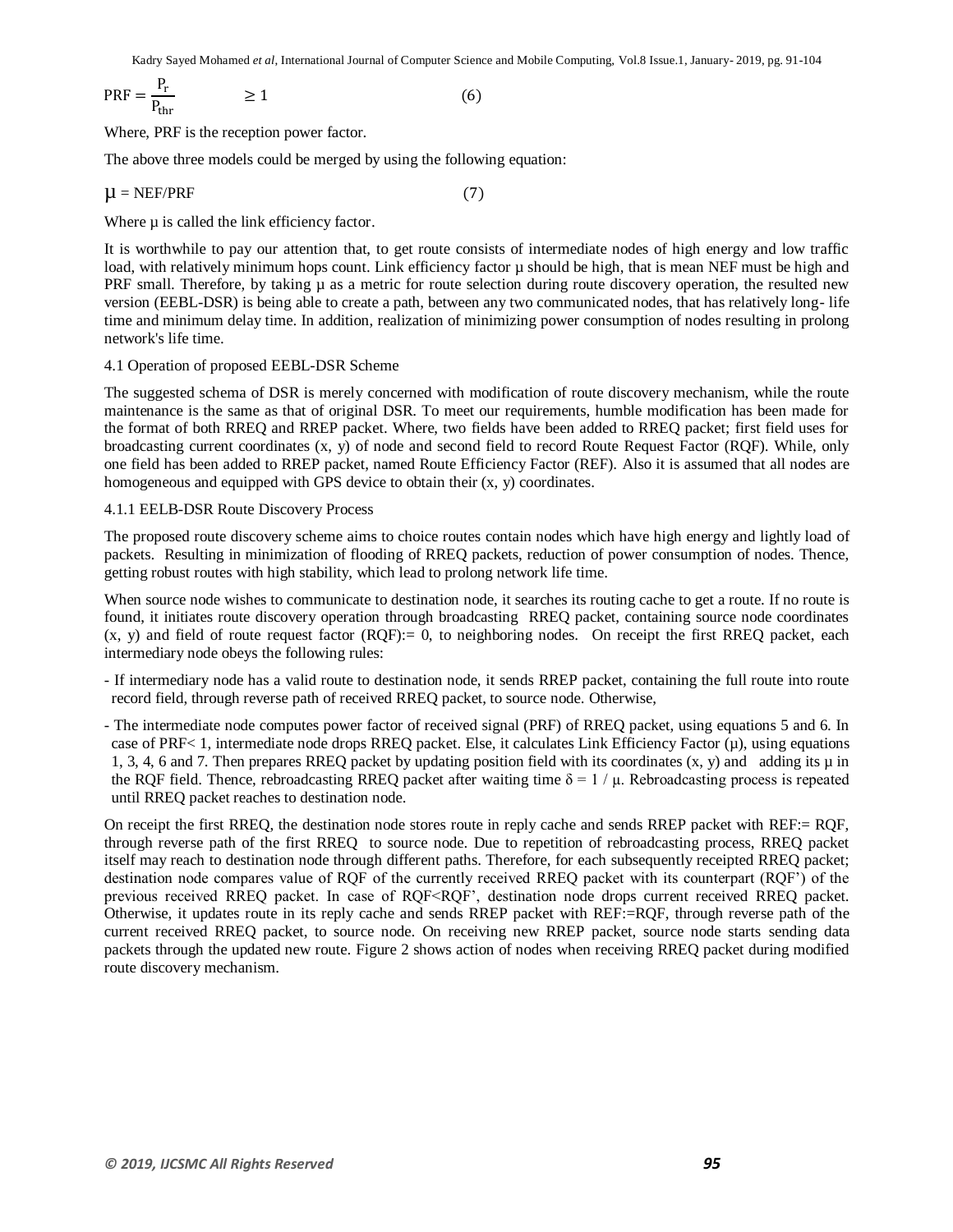



#### 5- **SIMULATION ENVIRONMENT AND PARAMETERS**

The simulation is carried out using network's imitator NS2 [29]. It is open- source simulation gadget which operates under unix/linux/windows. NS2 is discrete events system, it is written by C++ and Tcl language. Most various routing protocols of MANET have been built in NS2 (e.g. DSR, AODV DSDV). Performance evaluation and comparison between the proposed protocol EELB-DSR and original DSR have been implemented using the network simulator NS2 version 2.34. All results of simulation generated in the trace file have been used by AWK command to perform computable data analysis. The used simulation parameters are presented in Table 1**.** The metrics used to evaluate performance of the EELB-DSR and DSR routing protocols are packet delivery fraction, energy consumption per, network life time, end to end delay and throughput.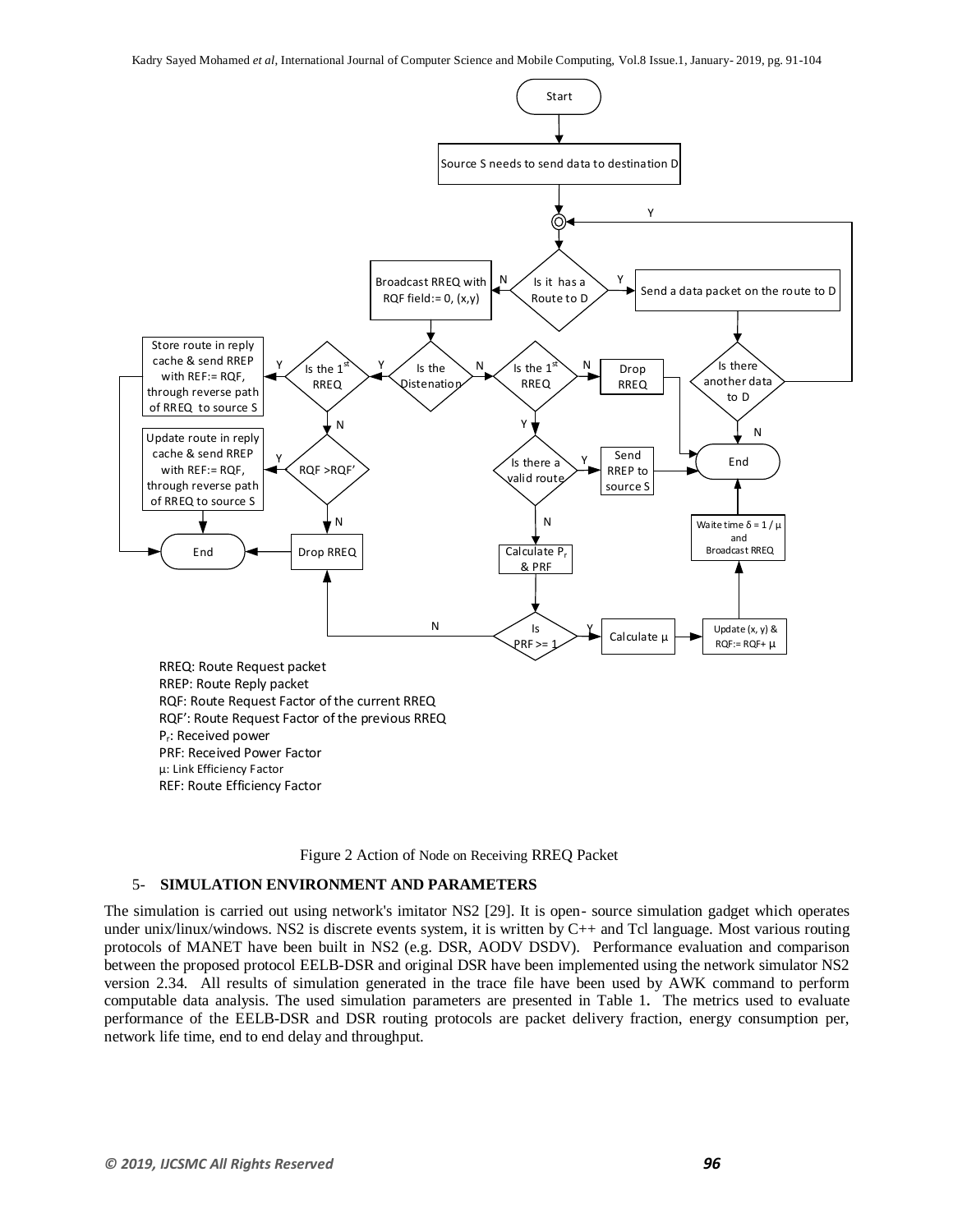| <b>Simulation</b><br><b>Parameter</b> | <b>Value</b>                         | <b>Simulation</b><br><b>Parameter</b> | <b>Value</b>           |
|---------------------------------------|--------------------------------------|---------------------------------------|------------------------|
| "Simulator"                           | NS <sub>2</sub> (V <sub>2.35</sub> ) | Type of traffic                       | <b>CBR</b>             |
| <b>Topology Size</b>                  | 800mx400m                            | Number of<br>Sources                  | 25, 30, 35, 40, 45, 50 |
| Nodes number                          | 50-90                                | Pause Time                            | $0-500$ sec.           |
| Range of transmission                 | 250m                                 | <b>Mobility Speed</b>                 | $5m/s-55m/s$           |
| Type of channel                       | Wireless                             | <b>Mobility Model</b>                 | Random Way point       |
| <b>MAC</b> Layer                      | 802.11                               | Antenna Type                          | Omni Antenna           |
| Model of Radio propagation            | Two<br>ray<br>ground                 | Rate of packets                       | 4 packets/sec          |
| Interface queue length                | 50                                   | Simulation<br>time                    | 500 <sub>sec</sub>     |

Table 1: Simulation Parameters

#### 6- **SIMULATION RESULTS AND DISCUSSION**

This section is concerned with performance evaluation and comparison of the EELB-DSR and original DSR, under different scenarios, using aforementioned metrics.

#### 6.1. Scenario 1

This scenario illustrates effect of changing pause time of nodes on performance of the proposed EELB-DSR and DSR from point of view of above mentioned criteria, using the parameters of table 2 and other parameters are mentioned in table 1.

| <b>Simulation Parameter</b> | Value              |
|-----------------------------|--------------------|
| Number of nodes             | 50                 |
| Simulation time             | 500 sec.           |
| Simulation area             | 800m x 400m        |
| Pause time                  | $0 - 500$ sec.     |
| Max. mobility speed         | $5 \text{ m/sec}.$ |
| Number of sources           | 25                 |

Table 2: Simulation Parameters of Scenario 1

Figure 3 shows packet delivery fraction (PDF) versus pause time of both EELB-DSR and original DSR. It is lucid that, with increasing pause time (i.e. low mobility of nodes), PDF for the two protocols increases. This is due to, stability of routes among communicating nodes. On contrast, with decreasing pause time (i.e. high mobility of nodes), PDF of both protocols decreases. This because of, instability of routes which leads to more loss of data packets. It is noted that, average PDF of EELB-DSR (69%) is higher than counterpart of DSR (53%), with percentage of improvement 29%. This is due to, EELB-DSR scheme chooses routes contain nodes which have high energy and lightly load of packets. Resulting in more stabilization of routes among communication nodes. Thence, low loss of data packets.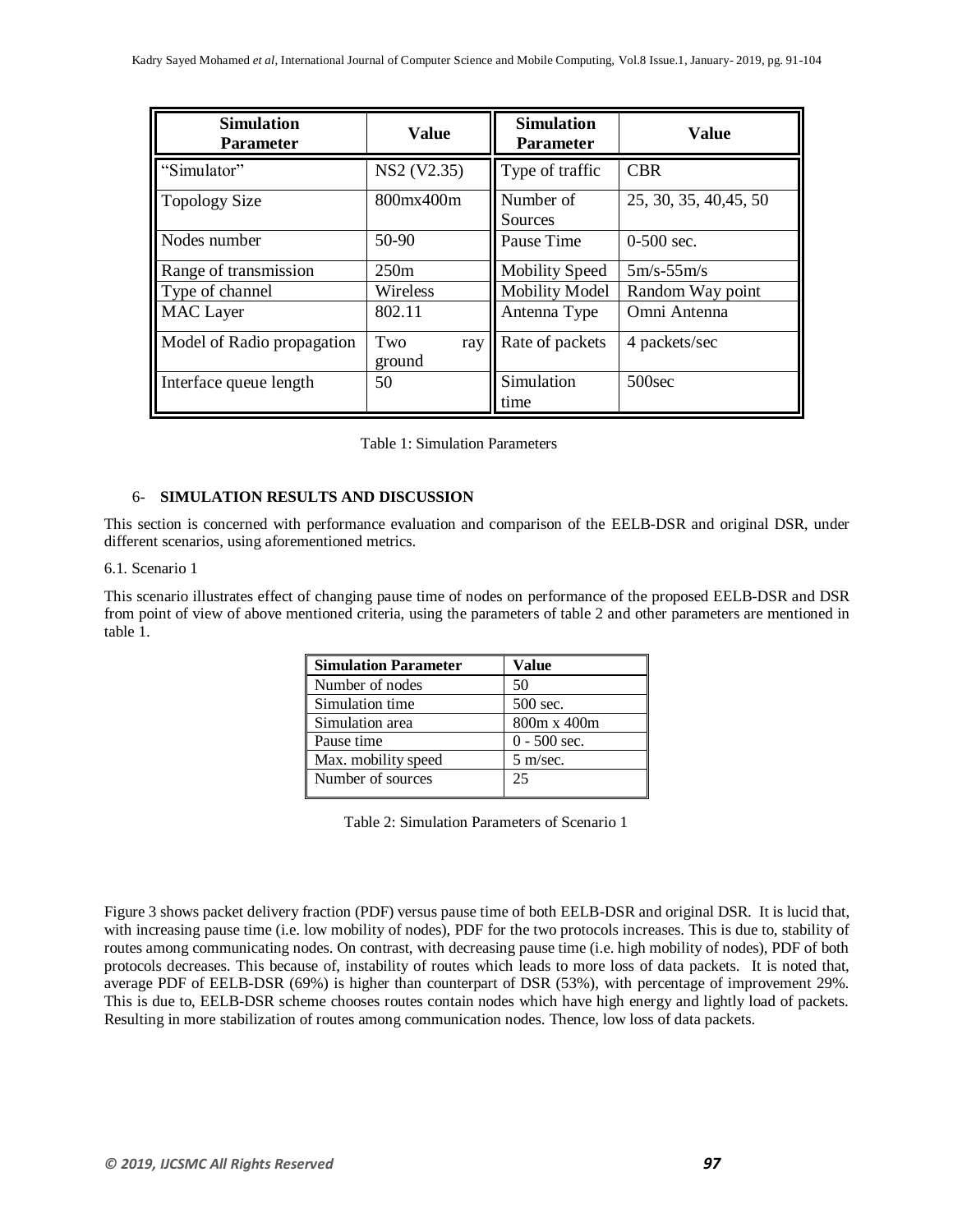

Figure 3 Packet Delivery Fraction versus Pause Time

Figure 4 displays end-to-end delay time against pause time of both EELB-DSR and original DSR. It is noticable that, with increasing pause time of nodes, E2E delay time of both two protocols decreases. This is because, routes stability which leads to minimizing the repetitions of route discovery operation, hence reduction of end-to-end delay time. It obvious that, average delay time of EELB-DSR (2.77 sec.) is lower than counterpart of DSR (4.55 sec.), with percentage of improvement 39%. This is due to, during route discovery procedure, the EELB-DSR mechanism elects routes contain nodes which have light traffic load, resulting in minimization of waiting time in the transmitting buffer. In addition, the EELB-DSR scheme produce more stable routes, that lead to minimize repeation of route discovery mechanism. All of these resulting in reduction of end-to-end delay time among communication nodes.



Figure 4 End to End Delay versus Pause Time

Figure 5 illustrates normalized overhead versus pause time of both EELB-DSR and original DSR. It is obvious that, with increasing pause time, the normalized overhead of both two protocols decreasing. This is due to, stability of routes leads to reduction of repeating of route discovery process, hence reduction of control packets. As shown from figure, normalized overhead of EELB-DSR (0.7) is lower by far than its counterpart of DSR (1.54), with percentage of improvement 54%. This is due to, EELB-DSR submits more stabilized routes comparing with its counterpart of DSR, resulting in reduction of repeating of route discovery process. In addition, EELD-DSR reduces flooding of RREQ packets during route discovery. All of these leading to reduction of normalized overhead.



Figure 5 Normalized Overhead versus Pause Time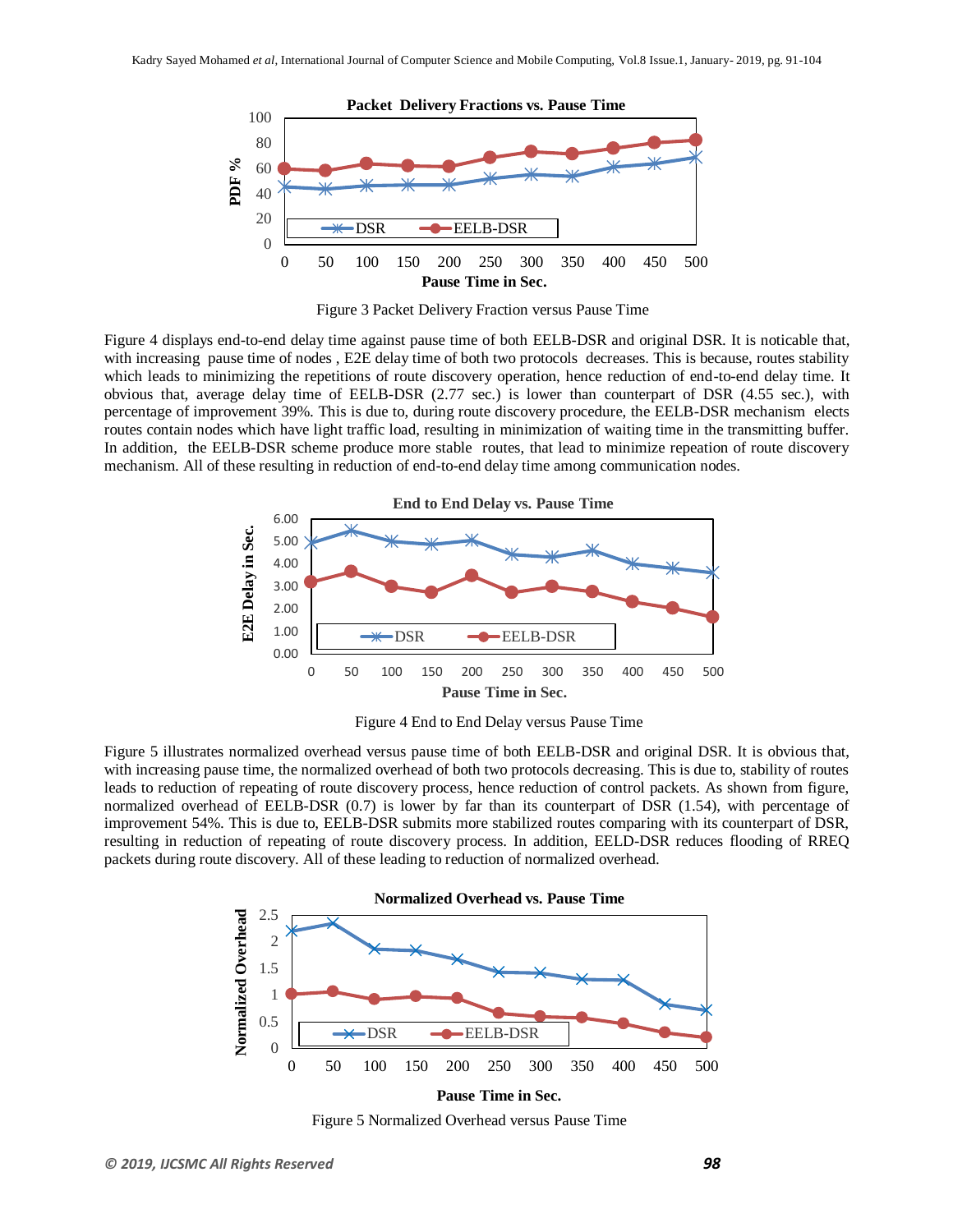Figure 6 presents average energy consumption versus pause time of both EELB-DSR and original DSR. From figure we note that, with increasing pause time, average energy consumption of both protocols reduces. This is due to, stability of routes resulting in reduction of repeating of route discovery process, hence reduction of control packets which make minimization of energy consumption of nodes. It is lucid that, average energy consumption of EELB-DSR (2773 j) is lower by far than counterpart of DSR (10095 j), with percentage of improvement 73%. This is because, EELB-DSR takes into consideration the traffic load balancing mechanism among nodes. In addition, EELB-DSR reduces flooding of RREQ packets and minimizes probability of route discovery process. All of these resulting in minimizing average energy consumption of nodes.



Figure 6 Energy Consumption versus Pause Time

#### 6.2. Scenario 2

This scenario examines effect of nodes' speed on performance of suggested EELB-DSR and standard DSR, using the factors of table 3 and other factors are shown in table 1.

| <b>Simulation Parameter</b> | Value           |
|-----------------------------|-----------------|
| Number of nodes             | 50              |
| Simulation time             | 500 sec.        |
| Simulation area             | 800m x 400m     |
| Pause time                  | $0 - 500$ sec.  |
| Max. mobility speed         | $5 - 55$ m/sec. |
| Number of sources           | 25              |

Table 3: Simulation Parameters of Scenario 2

Figure 7 illustrates packet delivery fraction (PDF) versus nodes' speed of both EELB-DSR and original DSR. It is noticeable that, with increasing nodes' speed (i.e. high mobility of nodes), PDF of both protocols reduces. This because of, when speed of nodes increases, probability of routes failure increases that leads to more data packets loss. Results of simulation show that, average PDF of EELB-DSR (73.36%) is higher than counterpart of DSR (50.89%), with percentage of improvement 44%. This is due to, EELB-DSR scheme chooses routes contain nodes which have high energy and lightly load of packets. Resulting in more stabilization of routes among communication nodes. Thence, low loss of data packets





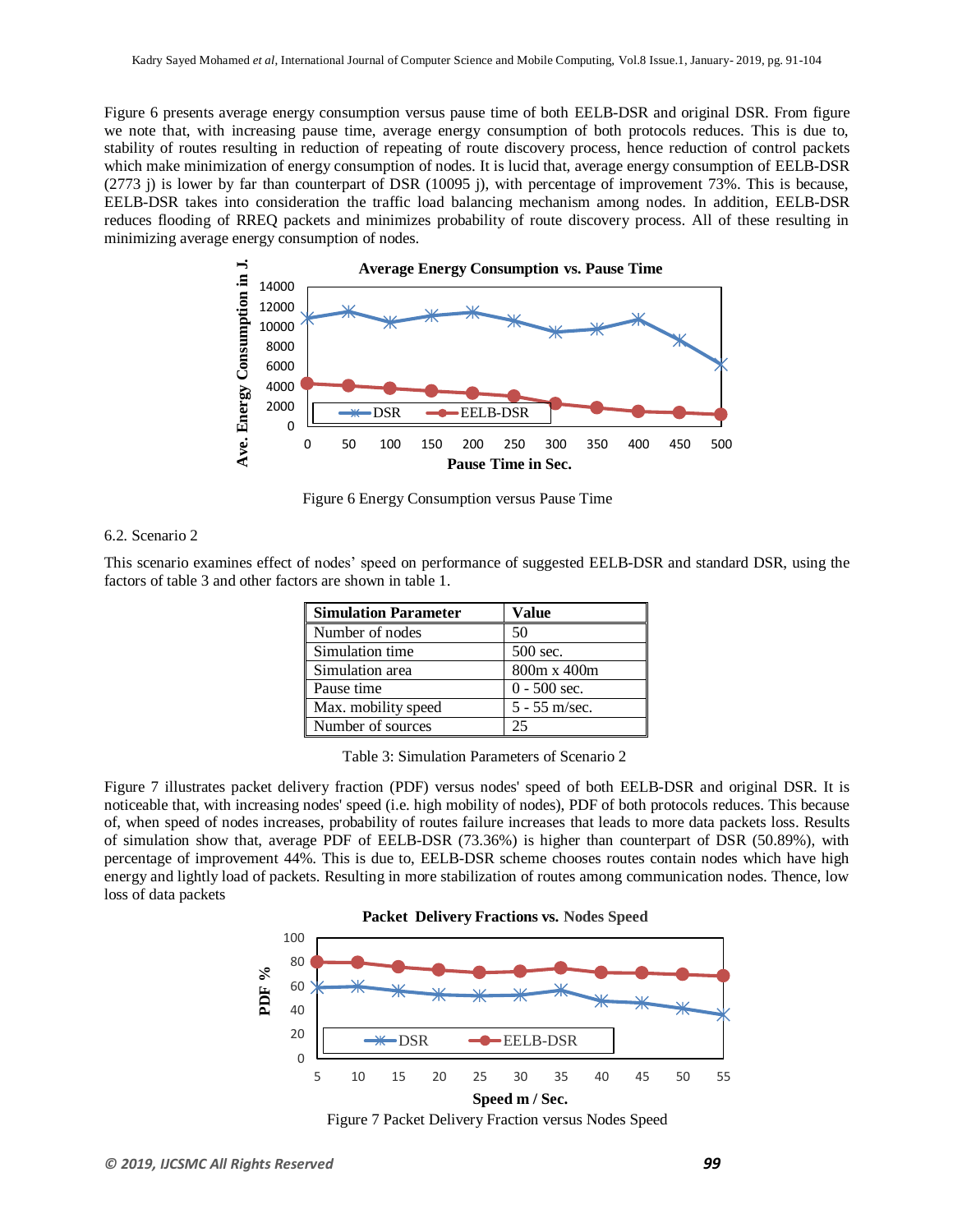Figure 8 displays end-to-end delay time against nodes' speed of both EELB-DSR and original DSR. Intuitively, as speed of nodes increases, the delay time of both two protocols increases. This is because, routes instability which leads to increasing the frequency of route discovery operation, hence increas of end-to-end delay time. It is noticable that, average delay time of EELB-DSR (2.28 sec.) is lower than counterpart of DSR (7.1 sec.), with percentage of improvement 68%. This is due to, during route discovery process, the EELB-DSR scheme elects routes contain nodes that have light traffic load, resulting in minimization of waiting time in the transmitting buffer. In addition, the EELB-DSR scheme produce more stable routes, that lead to minimize repeation of route discovery mechanism. All of these resulting in reduction of end-to-end delay time among communicating nodes.



Figure 8 End to End Delay versus Nodes Speed

Figure 9 illustrates normalized overhead against speed of nodes of both EELB-DSR and standard DSR. It is lucid that, with increasing nodes' speed, normalized overhead of both two protocols is being increased. This is because, instability of routes which leads to high probability of repetition of route discovery process, thence increase of normalized overhead. As shown from figure, normalized overhead of EELB-DSR (1.68) is lower than its counterpart of DSR (3.68), with percentage of improvement 54%. This is due to, EELB-DSR submits more stabilized routes comparing with its counterpart of DSR, resulting in reduction of repeating of route discovery process. In addition, EELD-DSR reduces flooding of RREQ packets during route discovery. All of these leading to reduction of normalized overhead.



Figure 9 Normalized Overhead versus Nodes Speed

Figure 10 presents average energy consumption versus speed of nodes of both EELB-DSR and original DSR. From figure we note that, as speed of nodes increases, average energy consumption of both protocols is increased. This is due to, instability of routes leads to increase of repeating of route discovery process, thence increase of control packets which make maximization of energy consumption of nodes. It is lucid that, average energy consumption of EELB-DSR (4668.20 j) is lower by far than its counterpart of DSR (14505.04 j), with percentage of improvement 68%. This is because, EELB-DSR takes into consideration the traffic load balancing mechanism among nodes. In addition, EELB-DSR reduces flooding of RREQ packets and minimizes probability of route discovery process. All of these resulting in minimizing average energy consumption of nodes.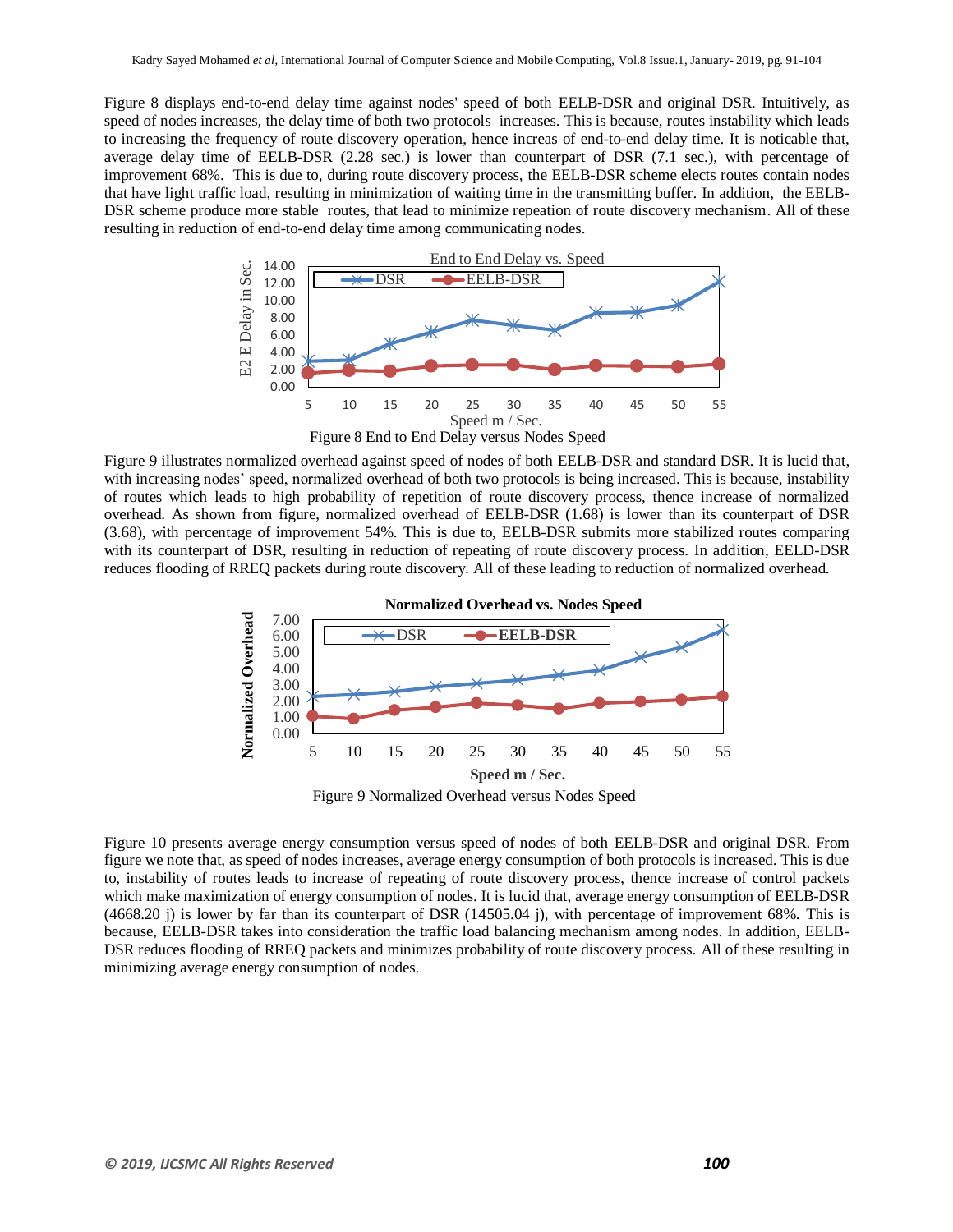

Figure 10 Energy Consumption versus Nodes Speed

#### 6.3. Scenario 3

This scenario examines effect number of sources connection on performance of the suggested EELB-DSR and standard DSR, using the factors of table 4 and other factors are shown in table 1.

| <b>Simulation Parameter</b> | Value               |
|-----------------------------|---------------------|
| Number of nodes             | 50                  |
| Simulation time             | 500 sec.            |
| Simulation area             | 800m x 400m         |
| Pause time                  | $15 \text{ sec.}$   |
| Max. mobility speed         | $15 \text{ m/sec.}$ |
| Number of sources           | $25 - 50$           |

Table 4: Simulation Parameters of Scenario 3

Figure 11 illustrates Packet delivery fraction (PDF) versus number of sources connection. It is noticeable that, when number of coinciding sources connection increases, PDF of both protocols decreases. This is because, increase number of synchronized sources connection leads to high probability for transmitted data packets collision, which results in more data packets loss, thence reduction of PDF. It is obvious that, average PDF of EELB-DSR (59.8%) is higher than its counterpart of DSR (46.01%), with percentage of improvement 30%. This is due to, EELB-DSR scheme chooses routes contain nodes which have high energy and lightly load of packets. Resulting in more stabilization of routes among communication nodes. Thence, low loss of data packets.



Figure 12 displays end-to-end delay time against number of connection sources of both EELB-DSR and original DSR. Intuitively, as number of connection sources increases, delay time of both two protocols is increase. This is because, increasing number of connection sources makes network more congested resulting in extra waiting time for data packets in transmission buffer of nodes along route between source and destination node. It is noticeable that, average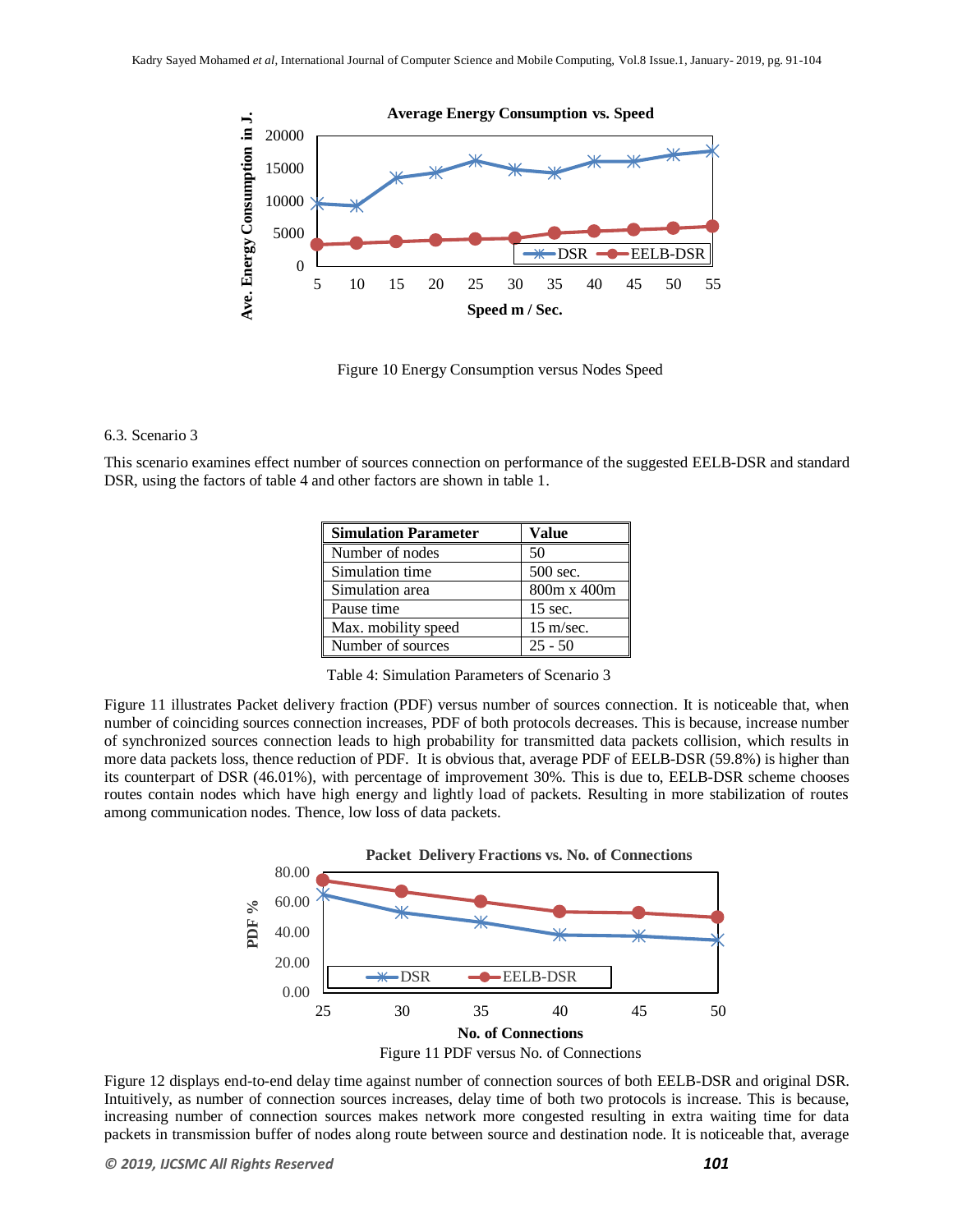delay time of EELB-DSR (6.24 sec.) is lower than counterpart of DSR (8.04 sec.), with percentage of improvement 22%. This is due to, during route discovery process, the EELB-DSR scheme elects routes contain nodes that have light traffic load, resulting in minimization of waiting time in the transmitting buffer. In addition, the EELB-DSR scheme produces more stable routes that lead to minimize repetition of route discovery mechanism. All of these resulting in reduction of end-to-end delay time among communicating nodes.



Figure 12 End to End Delay versus No. of Connections

Figure 13 demonstrates normalized overhead versus number of connection sources of both EELB-DSR and original DSR. Axiomaticly, with increasing connection sources, the normalized overhead of both protocols is increased. This is because, increasing connection sources leads to more repetions of route discovery operation, resulting in more generation of control packets. It is clear that, normalized overhead of EELB-DSR (1.85) is lower than its counterpart of DSR (1.25), with percentage of improvement 48%. This is due to, EELB-DSR submits more stabilized routes comparing with its counterpart of DSR, resulting in reduction of repeating of route discovery process. In addition, EELD-DSR reduces flooding of RREQ packets during route discovery. All of these leading to reduction of normalized overhead.



Figure 13 Normalized Overhead versus No. of Connections

Figure 14 presents average energy consumption versus number of connection sources of both EELB-DSR and original DSR. From figure we note that, as number of connection sources increases, average energy consumption of both protocols is increased. This is due to, increasing connection sources lead to increasing repetions of route discovery process, thence increase number of both control packets and data packets resulting in maximization of energy consumption of nodes. It is lucid that, average energy consumption of EELB-DSR (3678 j) is lower by far than its counterpart of DSR (14381 j), with percentage of improvement 74%. This is because, EELB-DSR takes into consideration the traffic load balancing mechanism among nodes. In addition, EELB-DSR reduces flooding of RREQ packets and minimizes probability of route discovery process. All of these resulting in minimizing average energy consumption of nodes.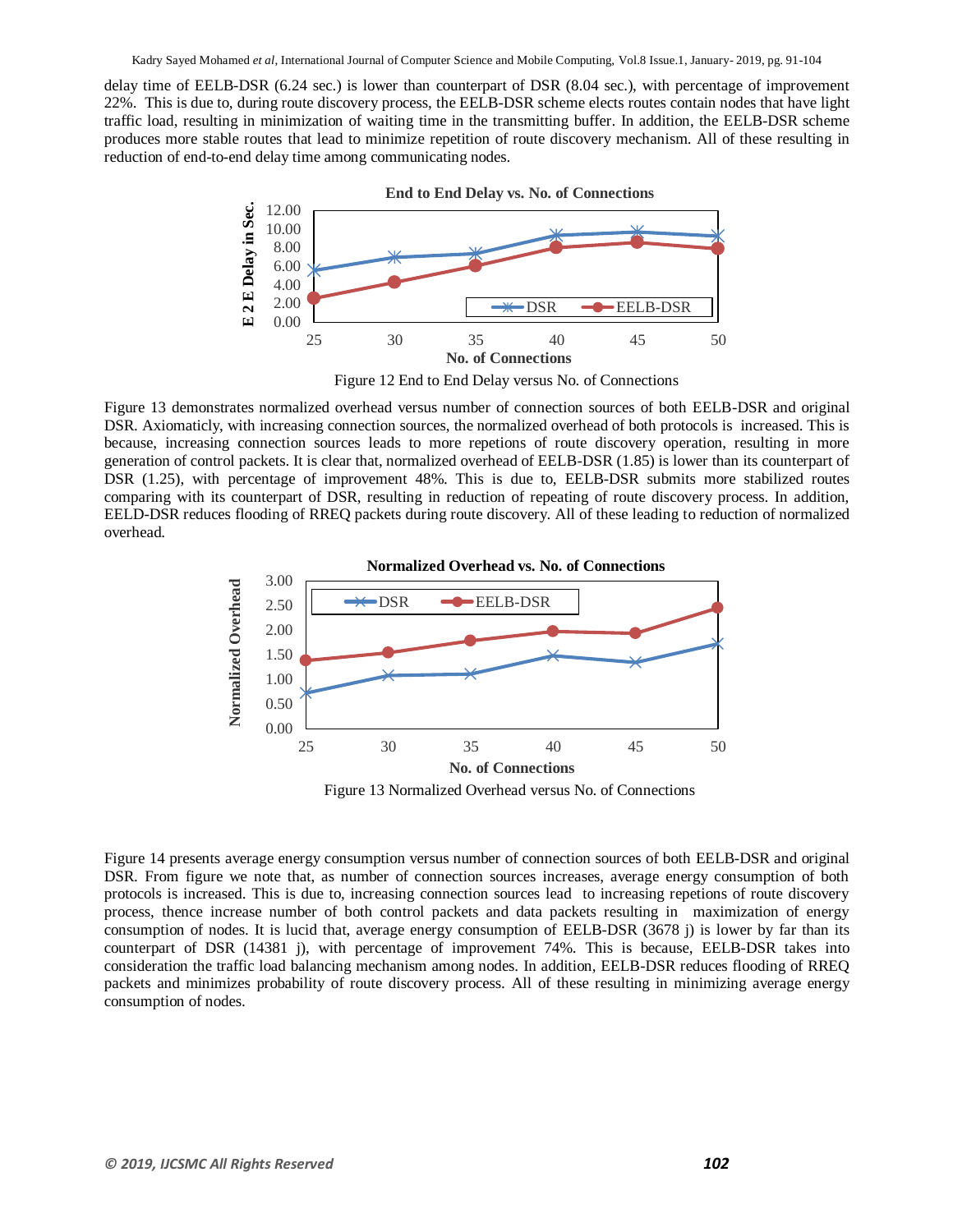

Figure 14 Energy Consumption versus No. of Connections

#### 7- **CONCLUSION**

This essay presents improved version of standard DSR, called (EELB-DSR), through modification of route discovery mechanism, in such a way that minimize energy consumption of nodes, reduce flooding of control packets and realization of balanced traffic load among nodes, resulting in prolong life time of nodes, thence increase life time of the routes and relative stability of network. Performance evaluation and comparison between proposed scheme (EELB-DSR) and original DSR has been implemented utilizing network imitator (NS2). Results of simulation proved that performance of the proposed protocol outperform original DSR in terms of: packet delivery ratio, end- to- end delay, normalized overhead.

## **REFERENCES**

- [1]. Amandeep Kaur, Jasmeet Kaur and Nishu Kansal, "D-EPAR: Distance –Efficient Power Aware Routing Protocol for MANETs", 2nd International Conference on Next Generation Computing Technologies (NGCT), 2016.
- [2] Sanjeev K.S. and Sanjay S.," Performance evaluation of routing in MANETs based on QoS parameters", International Journal of Modern Computer Science and Applications (IJMCSA), Volume No.-4, Issue No.-1, pp. 49-54, January 2016.
- [3] R. G. Sandhya, N. P. Santosh, "Mitigation of energy depletion in wireless ad-hoc sensor networks through path optimization," International Journal of Computer and Network Applications, Jan-Feb 2015, vol. 2, issue 1, pp. 1-11.
- [4] Shaheen Khan, Javed Khan Bhutto and Gautam Pandit,"Reactive and Proactive Routing Protocol Performance Evaluation for Quantitative Analysis in MANET", International Journal of Scientific Research and Education, Vol. 2, Issue12, pp: 2540-2551, December 2014.
- [5] Chandni, Sharad Chauhan and Kamal Kumar Sharma,"Routing Protocol in MANET A Survey", International Journal of Recent Research Aspects, Vol.1, Issue 2, pp: 48-52, September 2014.
- [6] Rajeshwar Sharma, Tarun Sharma and Aditi Kalia ,"A Comparative Review on Routing Protocols in MANET", International Journal of Computer Applications, Vol. 133, No.1, January 2016.
- [7] Saima Zafar, Hina Tariq, Kanza Manzoor," Throughput and Delay Analysis of AODV, DSDV and DSR Routing Protocols in Mobile Ad Hoc Networks," International Journal of Computer Networks and Applications (IJCNA) ,Vol. 3, Issue 2, March – April 2016.
- [8] Saima Zafar, Hina Tariq and Kanza Manzoor," Throughput and Delay Analysis of AODV, DSDV and DSR Routing Protocols in Mobile Ad Hoc Networks", International Journal of Computer Networks and Applications (IJCNA) Volume 3, Issue 2, March – April (2016).
- [9] Mohamed Sharifdeen. and Dhavamaniprakash, " An Energy Efficient DSR Routing Protocol for Energy Consumption in MANET " International Journal of Innovative Research in Science, Engineering and Technology Vol. 4, Special Issue 6, May 2015.
- [10] Deepti Badal and Rajendra Singh Kushwah, " Nodes energy aware modified DSR protocol for energy efficiency in MANET" IEEE INDICON 2015 1570201303.
- [11] Uma Rathore Bhatt, Neelesh Nema and Raksha Upadhyay, 978-1-4799-2900-9/14/\$31.00 ©2014 IEEE.
- [12] SourabhGite and MinakshiHalder, " A Survey on Energy Aware Dynamic Source Routing Protocol in Mobile Ad